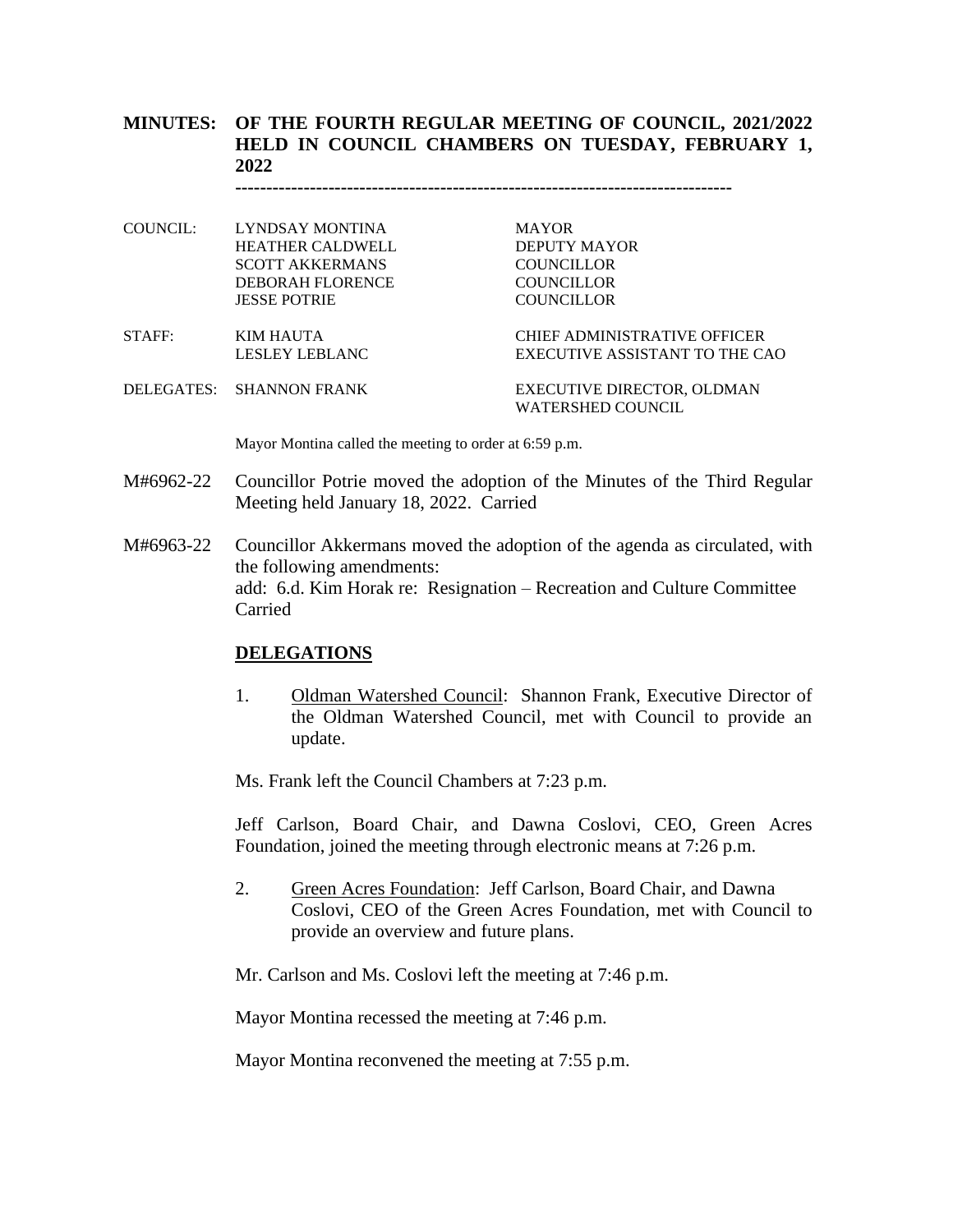## **BUSINESS ARISING**

- 1. Natural Resources Conservation Board: correspondence had been received from the Natural Resources Conservation Board regarding responses for the Double H Feeders Ltd. Public Hearing.
- 2. Oldman River Regional Services Commission: correspondence had been received from the Oldman River Regional Services Commission regarding a Subdivision Application Decision for NW1/4 14-9-22-W4M/Lethbridge County.
- 3. Alberta Emergency Management Agency: correspondence had been received from Garry Dzioba, Field Officer South Region, Alberta Emergency Management Agency, regarding Emergency Management Regionalization.
- M#6964-22 Deputy Mayor Caldwell moved that the Council of the Town of Coalhurst hereby authorizes a letter, from Mayor Montina, be sent to The Honourable Ric McIver, Minister of Municipal Affairs, regarding appreciation for his support towards Emergency Management Regionalization. Carried
	- 4. Kim Horak: Resignation
- M#6965-22 Councillor Akkermans moved that the Council of the Town of Coalhurst hereby accept the resignation of Kim Horak as a Member-at-Large appointment to the Recreation and Culture Committee, effective immediately. Carried

## **BY-LAWS/REPORTS**

The following reports were received and reviewed by Council:

#### 1. **Committee Minutes:**

- a. Committee of the Whole: held January 25, 2022
- M#6966-22 Councillor Akkermans moved that the Council of the Town of Coalhurst hereby appoint Deputy Mayor Caldwell to the Community Engagement and Strategic Planning Process Task Force. Carried
- M#6967-22 Councillor Florence moved that the Committee Minutes presented in this meeting are accepted. Carried

## 2. **Internal Reports:**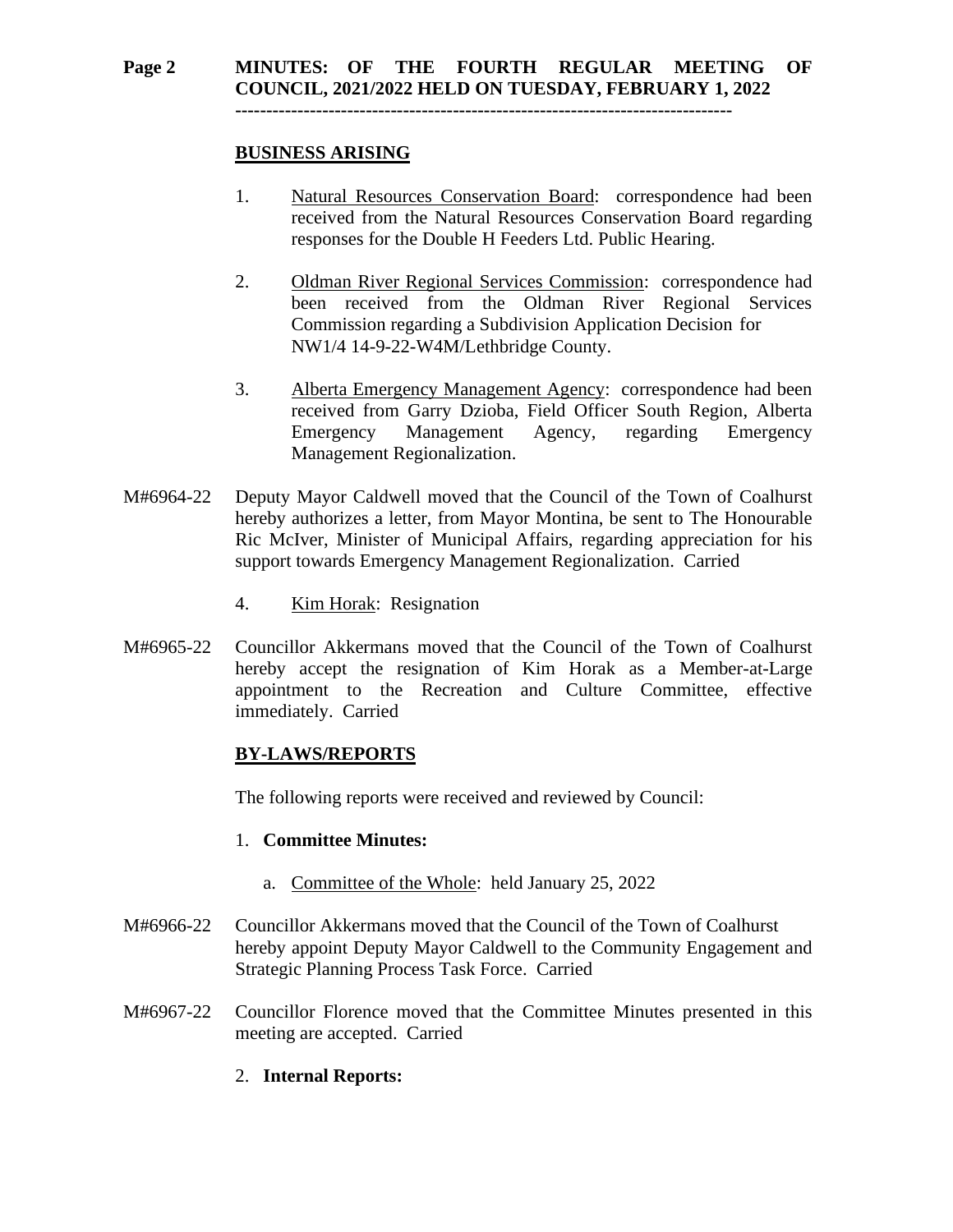# **Page 3 MINUTES: OF THE FOURTH REGULAR MEETING OF COUNCIL, 2021/2022 HELD ON TUESDAY, FEBRUARY 1, 2022**

**--------------------------------------------------------------------------------**

- a. Financial Report: for months ending December 31, 2021
- M#6968-22 Councillor Akkermans moved that the Internal Reports presented in this meeting are accepted. Carried

#### 3. **CAO Report:**

CAO Hauta presented a written report to Council.

- i. CAO
	- 2021 Compensation Review
	- Solar Energy Project
	- Job Postings
	- Tax Collection Update
- ii. Director of Operations
	- Assessment of Roadways and Sidewalks
- M#6969-22 Councillor Potrie moved that the Council of the Town of Coalhurst hereby accept the proposal from MPE Engineering Ltd. for the completion of a Transportation Master Plan Study, as stated in a January 21, 2022 letter, for a fee of Sixty Two Thousand Five Hundred Dollars (\$62,500.00) plus GST, subject to successful approval for funding from the Federation of Canadian Municipalities Municipal Asset Management Program (MAMP) at 80% of total eligible project costs, or, funding from the Alberta Community Partnership (ACP) Program at 100% of total eligible project costs. Carried
	- iii. Fire Chief
		- Membership
		- Equipment
		- COVID-19
		- Call Responses
- M#6970-22 Mayor Montina moved that the Chief Administrative Officer's Report is hereby accepted as presented. Carried

#### 4. **Council Member Reports/Questions**

In addition to the internal committee meetings already reported, Council members gave reports on their attendance at external Boards, seminars, asked questions and provided other information.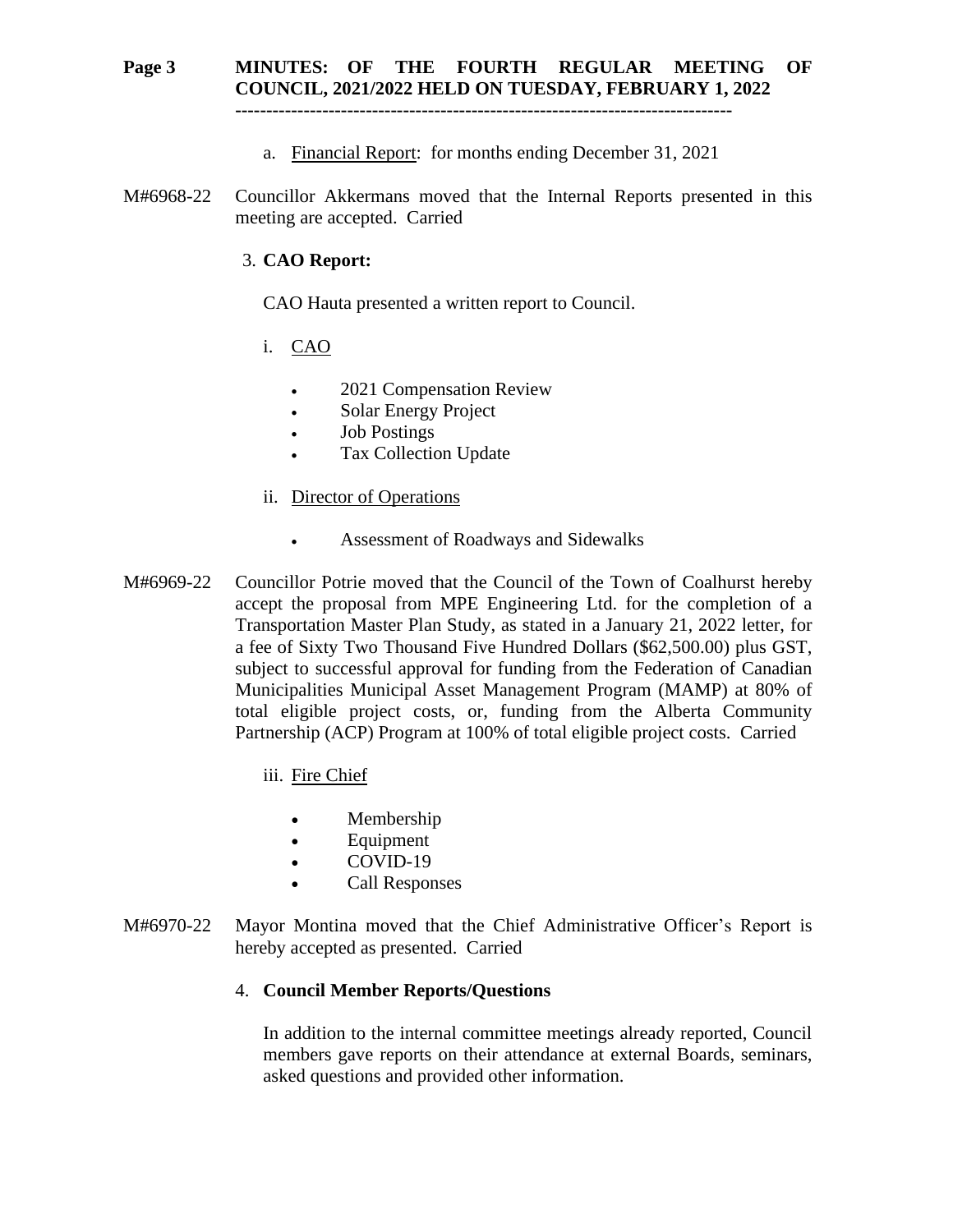# **Page 4 MINUTES: OF THE FOURTH REGULAR MEETING OF COUNCIL, 2021/2022 HELD ON TUESDAY, FEBRUARY 1, 2022**

**--------------------------------------------------------------------------------**

- a. Councillor Florence: Community Futures Lethbridge Region meeting, SouthGrow Regional Initiative Economic Development for Elected Officials course, Alberta Justice and Solicitor General Municipal Engagement Session, Keep Alberta RCMP Community Engagement Tour, Alberta Municipalities Response to Study on Independent Provincial Police Service Engagement Event
- b. Councillor Potrie: SouthGrow Regional Initiative Economic Development for Elected Officials course, Keep Alberta RCMP Community Engagement Tour
- c. Councillor Akkermans: SouthGrow Regional Initiative Economic Development for Elected Officials course, Subdivision and Development Appeal Board member training, SouthGrow Regional Initiative Executive meeting, Council Motion Register
- d. Deputy Mayor Caldwell: Alberta Justice and Solicitor General Municipal Engagement Session, Green Acres Foundation meeting, Economic Developers Alberta Recovery and Resiliency course
- e. Mayor Montina: Alberta Justice and Solicitor General Municipal Engagement Session, Keep Alberta RCMP Community Engagement Tour, Alberta Municipalities Response to Study on Independent Provincial Police Service Engagement Event, Munis 101, Truth and Reconciliation webinar

#### 5. **External Reports**

- a. Green Acres Foundation: 2022 Requisition
- b. SouthGrow Regional Initiative: Electric Vehicle Charging Program
- M#6971-22 Councillor Florence moved that the External Reports presented in this meeting are accepted. Carried

## **CORRESPONDENCE**

- a. Director Towns South, AUMA re: Alberta Municipalities Director Update
- b. Alberta Environment and Parks re: Update and Q&A Session
- c. Alberta Municipalities re: Update from Legislature
- d. Alberta Health Services re: EMS System Pressure and Mitigation Plan
- e. FCM re: Thank You for Being a Member